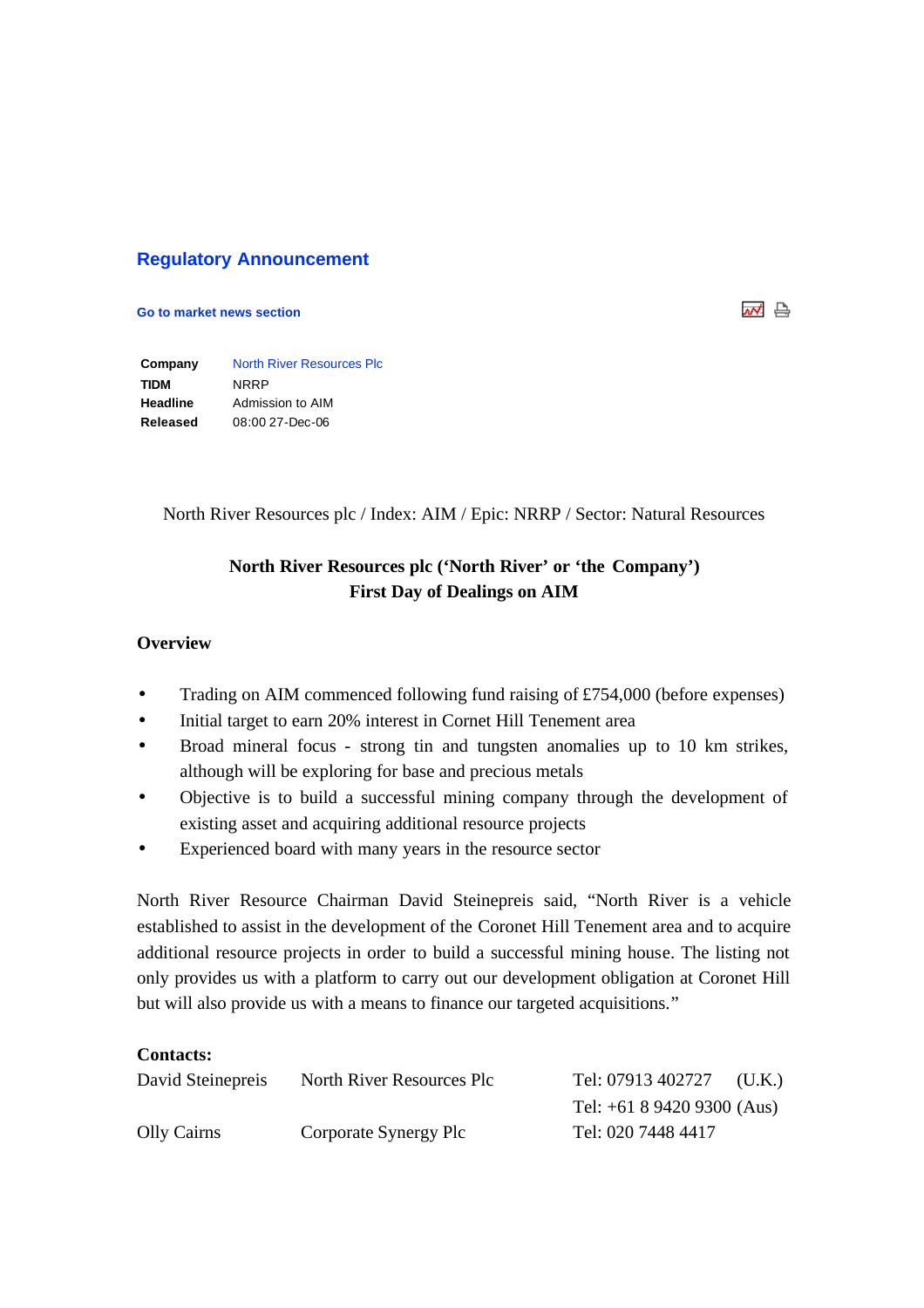North River Resources plc, an exploration and resource acquisition company, is pleased to announce its admission to AIM having raised £754,000 (before expenses) through the issue of 67,999,998 new Ordinary Shares at 0.1 pence and 5 pence per share giving it a market capitalisation of £3.4 million. The funds will be used to earn up to a 51% interest in the 29.29 sq km Coronet Hill Tenement situated in the southern part of the Pine Creek Inlier, a major mineral province of the Northern Territory of Australia and making acquisitions in resource projects.

The Admission is providing a strong platform for earning an initial 20 per cent. interest (and, subject thereto, a potential further 31 per cent. interest) in, and the exploration and development of, the Coronet Hill Tenement. It is also assisting the Company to seek further investments in resource companies, in raising additional capital in the future, including capital required to meet its farm-in and other expenditure requirements under the Farm-in Agreement; and raising the profile of the Group generally and within its sector.

The Group currently has one project in Australia, being the right to earn up to a 51 per cent. interest in the Coronet Hill Tenement situated in the southern part of the Pine Creek Inlier, 220 kilometres south east of Darwin in the Northern Territory of Australia. This major mineral province of the Northern Territory covers about 66,000 kilometres and is centred 170 kilometres south of Darwin. Coronet Hill is located on a major mineralised structure known as the Coronet Fault that trends northwest-southeast. Past exploration has shown the Coronet Fault zone and parallel structures to be anomalous in tin, tungsten and base metals over 10 kilometres of strike within the Tenement. Recent exploration has been principally directed towards base and precious metals, and exploration for tin and tungsten was only peripheral, however there is good evidence that the tin and tungsten mineralisation is not only of greater strike extent than previously tested, but also may occur in the alteration zones laterally adjacent to the lodes.

Coronet Hill Tenement is highly prospective because its setting is proximal to a granitic intrusion known to be responsible for poly-metallic mineralisation in the area. Geophysical evidence clearly demonstrates the presence of a sub-surface intrusive body in parts of the Tenement. It is also intended to investigate the possibility of hydrothermally-sourced platinum group element ("PGE") mineralisation in the Tenement. This particular style of PGE mineralisation is extremely rare around the world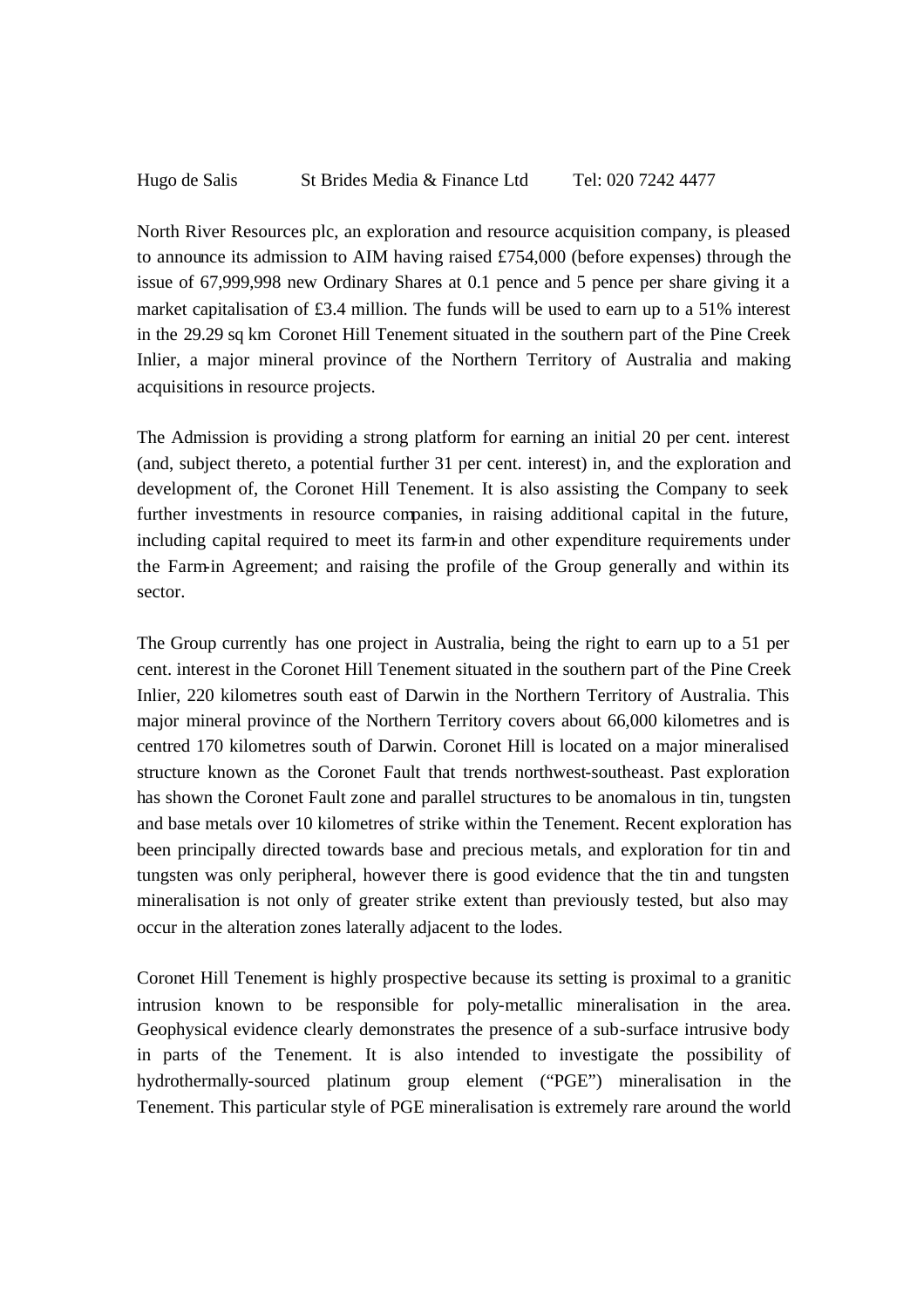but has been identified at Coronation Hill, a significant gold-platinum-palladium resource located about 25km to the north-west of the Tenement.

North River already has a defined work programme for the Tenement under agreed budgets. This involves the reinterpretation and reformatting of existing data, regional and local geological reconnaissance/mapping, surface rock chip and/or soil sampling, geophysical surveying and auger, RAB, RC and/or diamond drilling to test generated targets and define resources.

Whilst the primary focus for the Group is to earn the initial 20 per cent. interest in the Tenement, the Directors intend to identify and evaluate other resource properties for possible acquisition or investment in order to increase the activities of the Company in the commodities field. The Board will be flexible regarding its acquisition and investment strategy and has not outlined size, geographic or class of commodity restrictions with regard to acquisition criteria.

A wider strategy of the Directors has been to bring together a group of Shareholders that could assist the Company in sourcing acquisitions and potential new finance for these acquisitions. The Board believes that the presence of the existing small group of Shareholders in the Company will enhance the growth potential of North River by virtue of the capacity to introduce new projects to the Company.

### **BOARD OF DIRECTORS**

### **David Christian Steinepreis (Non-Executive Chairman) (Age 49)**

David Steinepreis is a Chartered Accountant and former partner of KMG Hungerfords (now KPMG) where he specialised in strategic corporate advice and taxation for listed companies. He entered commerce as a director, adviser and major shareholder of a number of listed companies in the gold, diamonds, oil and new mining technology sectors. He is a director of Davos Resources plc, an exploration company listed on AIM, Monitor Holdings Ltd, Toodyay Resources Ltd, Gawler Resources Ltd and RMG Limited, all of whom are listed on the ASX and Leopard Minerals plc. He has previously been a director of Ascent Resources plc, Uranium Resources plc and Black Rock Oil & Gas Plc, companies listed on AIM. He is also chairman of Ascent Capital and a director of Signature Brands Ltd and WorldAudio Ltd (subject to Deed of Company Arrangement), companies seeking re-listing on the ASX.

### **Robert Hartley Downey (Executive Director) (Age 40)**